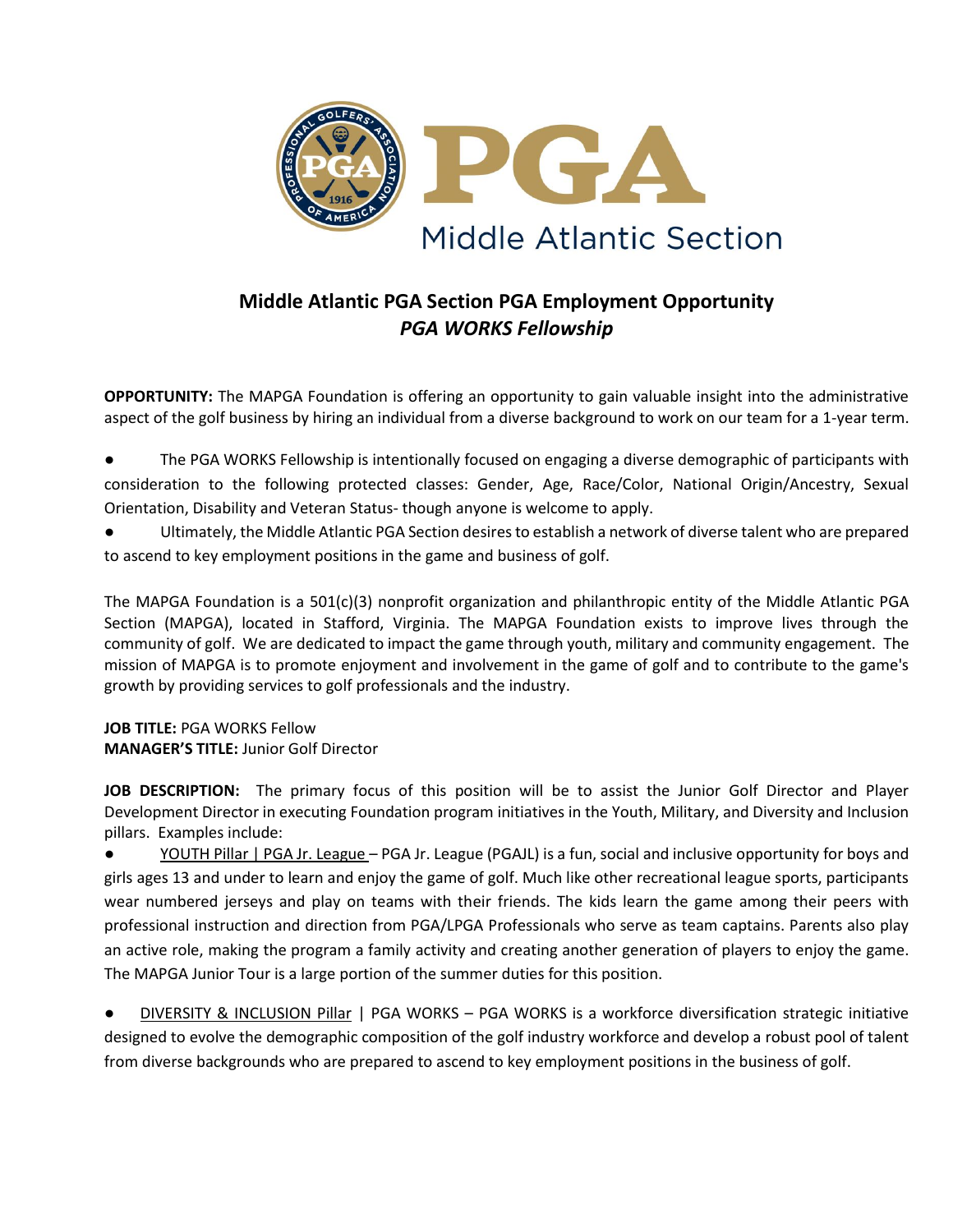● MILITARY Pillar | PGA HOPE Program – PGA HOPE *(Helping Our Patriots Everywhere)* is the flagship military program of PGA REACH and is designed to introduce golf to veterans with disabilities in order to enhance their physical, mental, social and emotional well-being.

**JOB DUTIES:** PGA WORKS Fellowship duties include but are not limited to:

- Assists in the recruitment for Section facilities to participate in PGA Junior League Golf (Spring).
- Assists in the development, preparation and execution of a Fall PGA Junior League.
- Assists in the execution of the Mini-Mulligans Tour for 7 to 10-year-olds.

Assists in the preparation and execution of MAPGA Junior Tour events, MAPGA Invitationals, Patriot Series Events, MAPGA Capital Cup, and other Junior Golf Programs.

- Assist in the preparation and execution of Drive, Chip & Putt qualifiers.
- Assist with the monthly creation and editing of MAPGA's Junior Golf Newsletter distributed to all Juniors.
- Assist with the MAPGA's Junior Golf social media platform, content creation and engagement.

Assisting the MAPGA Section with all aspects of PGA REACH programming including communications logistics, site and member recruitment, promotions, scheduling, sponsor activation, budgeting, billing, and event execution.

Assisting the MAPGA Section marketing and communications team to ensure PGA REACH activities that occur in the

PGA Section are documented and reported to national PGA REACH social media and public relations resources as well as PGA Section resources.

Assisting the fundraising efforts of PGA REACH Middle Atlantic as needed.

● Support communication and public awareness activities related to PGA REACH Middle Atlantic by attending Section, and Chapter meetings, trade shows, conferences, and other marketing events as well as produce support material for members and facilities.

Assisting in the PGA REACH Middle Atlantic selection process for Player Development Grants and Junior Golf Scholarships.

## **JOB DUTIES/RESPONSIBILITIES**

- Skills in planning and organizing.
- Skills in oral and written communications, including skills in interpersonal communications.
- Skills in public speaking and presentations.
- Skills in managing multiple priorities in a multi-functional work environment.
- Skills in operation of a computer.
- Skills in word processing, spreadsheet, and presentation software applications.
- Skills in event management.
- Knowledge of the golf industry and PGA of America.
- Knowledge of golf rules and regulations.
- Ability to influence with an open and direct communication style and willing to engage in constructive debate.
- Ability to motivate others.
- Ability to make presentations, present information, and respond to questions representing the Section.
- Ability to apply judgment and decision-making skills.
- Ability to write reports and standard business correspondence.
- Ability to present self in a professional manner and appearance.
- Ability to maintain confidentiality of sensitive data.
- Ability to work alternate work schedules to include weekends.
- Ability to be flexible.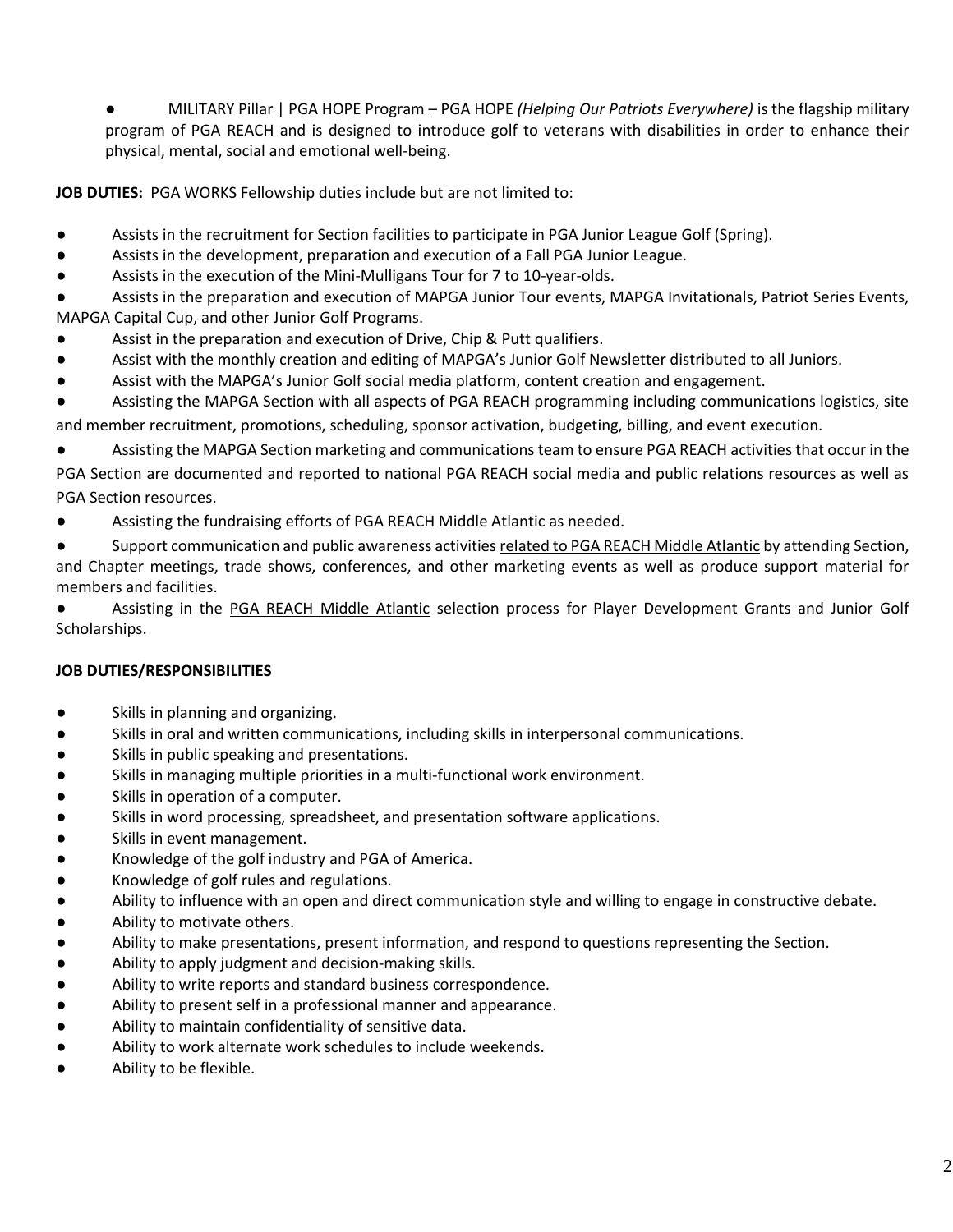**POSITION/PHYSICAL CONDITIONS:** The physical demands described here are representative of those that must be met by an employee to successfully perform the essential functions of this job. Reasonable accommodations may be made to enable individuals with disabilities to perform the essential functions.

● While performing the duties of this job, the employee is: Frequently required to stand; walk; sit; use hands to finger, handle, or feel and talk or hear. The employee is occasionally required to reach with hands and arms; climb or balance and stoop, kneel, crouch, or crawl. An employee in this position must be able to travel for extended periods of time in various modes of transportation.

- The employee must occasionally lift and/or move up to 50 pounds.
- Specific vision abilities required by this job include close vision, distance vision, color vision, and ability to adjust focus.
- While performing the duties of this job, the employee occasionally works in outside weather conditions. The noise level in the work environment is usually moderate.
- The employee must be able to drive the company vehicle/van and/or drive to and from various locations throughout the Section.

### **EDUCATION/EXPERIENCE**

- Undergraduate or Graduate Degree
- Valid Driver's License Required
- Excellent verbal, written, and presentation skills are required
- Excellent computer skills, particularly with Microsoft Word and Excel
- Golf Administration and tournament operations experience a plus

#### **COMPENSATION & BENEFITS:**

Semi-monthly pay- equivalent to \$2,000 per month (\$24,000 per year) FREE HOUSING & UTILITIES Medical, prescription drug, dental, vision insurance 401K Retirement plan with generous company contribution Paid Vacation, holidays and sick leave Life and Disability Insurance

**DEADLINE FOR RESUMES:** February 10 2022 **ANTICIPATED START DATE:** May 2022

#### **SEND RESUME, COVER LETTER AND APPLICATION TO:**

Jon Guhl Executive Director Middle Atlantic PGA Section [jguhl@pgahq.com](mailto:jguhl@pgahq.com)

Vie[w https://www.pgareach.org/services/diversity-inclusion/](https://www.pgareach.org/services/diversity-inclusion/) for more information on the PGAWorks program.